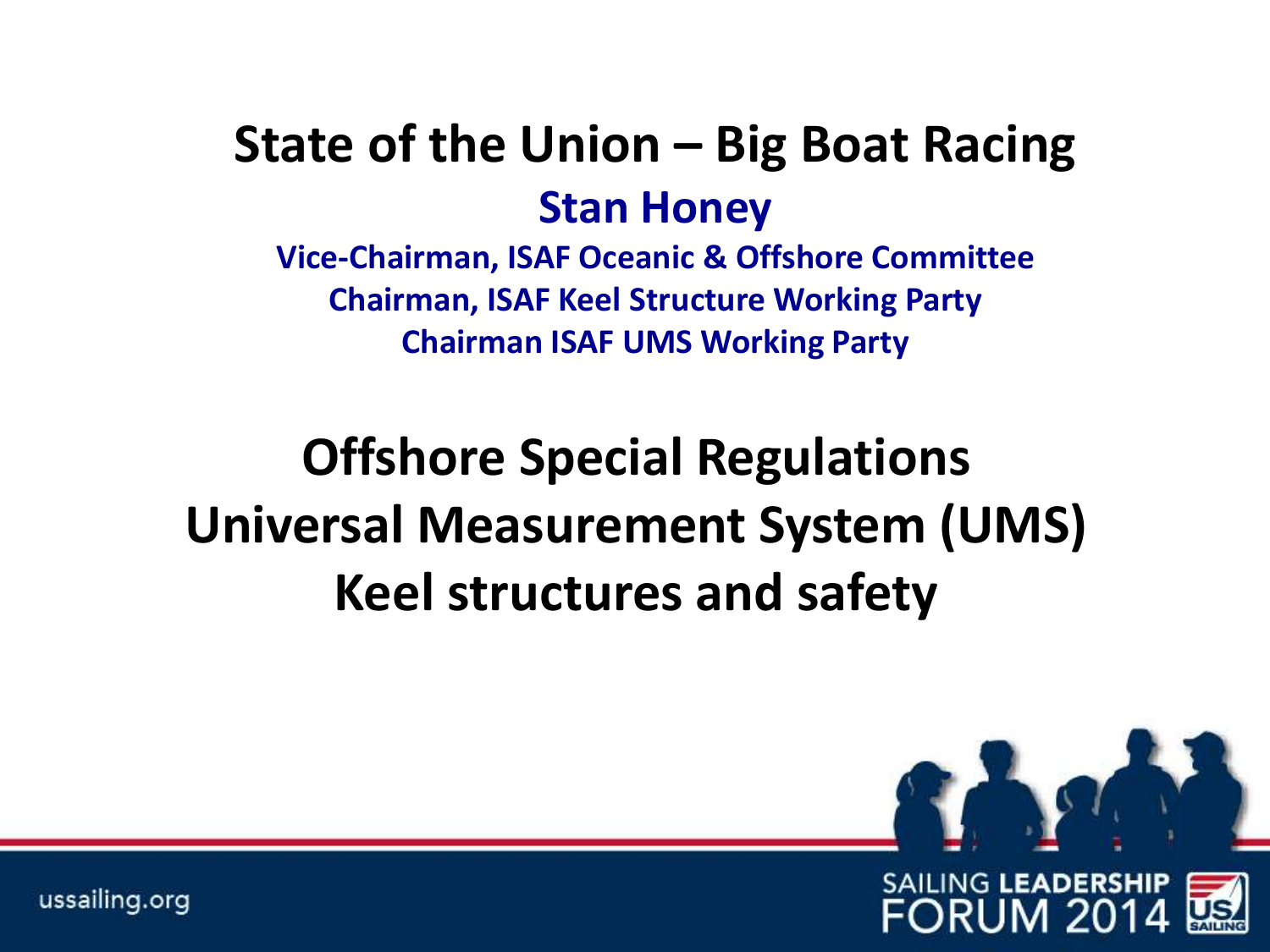## **Offshore Special Regulations (OSR)**

- Criticized for being **too complex**, **difficult to understand**, and **not relevant** for many races and sailors - this complexity **discourages participation**, lowers entries

- ISAF OSR's rarely used in US.

But US is taking the lead on developing simpler, more applicable standards.

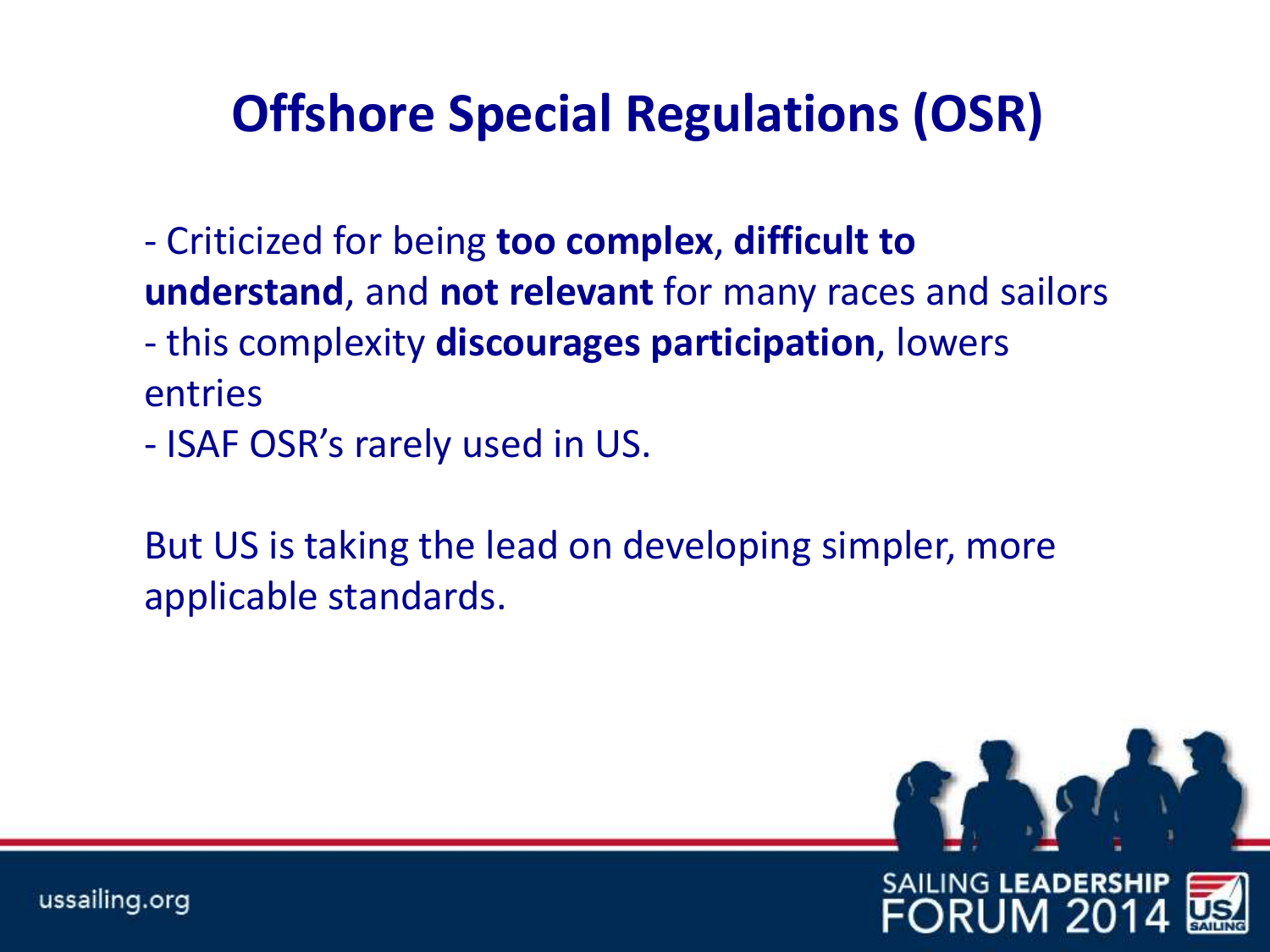# **Many rating rules, each with their own measurements.**











SAILING LEADERSHIP<br>FORUM 2014

ussailing.org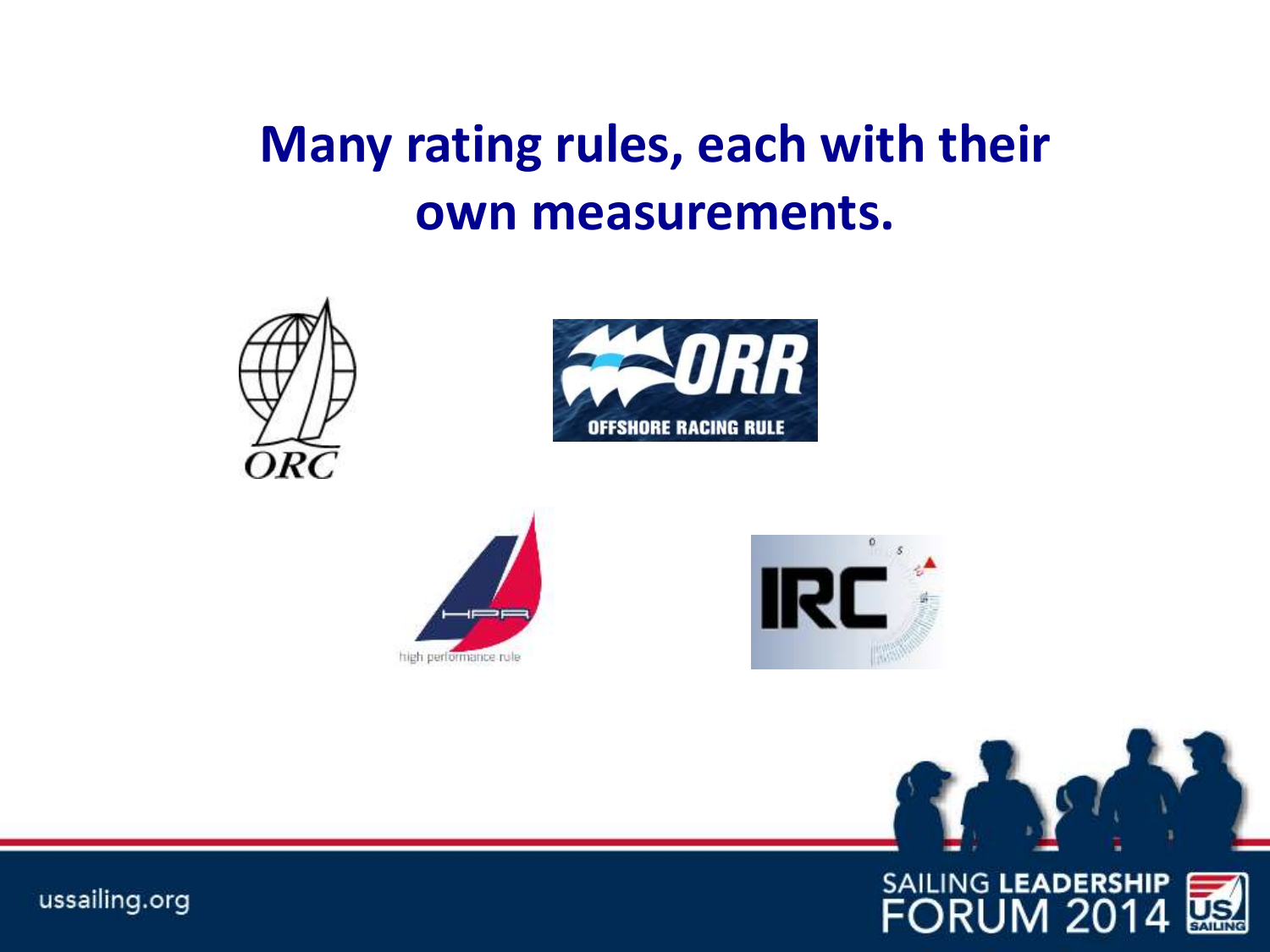# **Universal Measurement System**

A **rule-neutral solution** to obtain measurement data:

- One-World, One Rule no longer a sensible goal for diverse racing.
- -One-World, One Measurement system is achievable.
- -UMS provides a **common platform** for measurement data from which **all boats** can be described in *any* rating system
- creates a **passport** for every **boat** that can be used to generate ratings in *any* handicap system
- -has the support of **US Sailing, ORC, RORC** and **ISAF** for

eventual international application and use -Breakthrough for handicap racing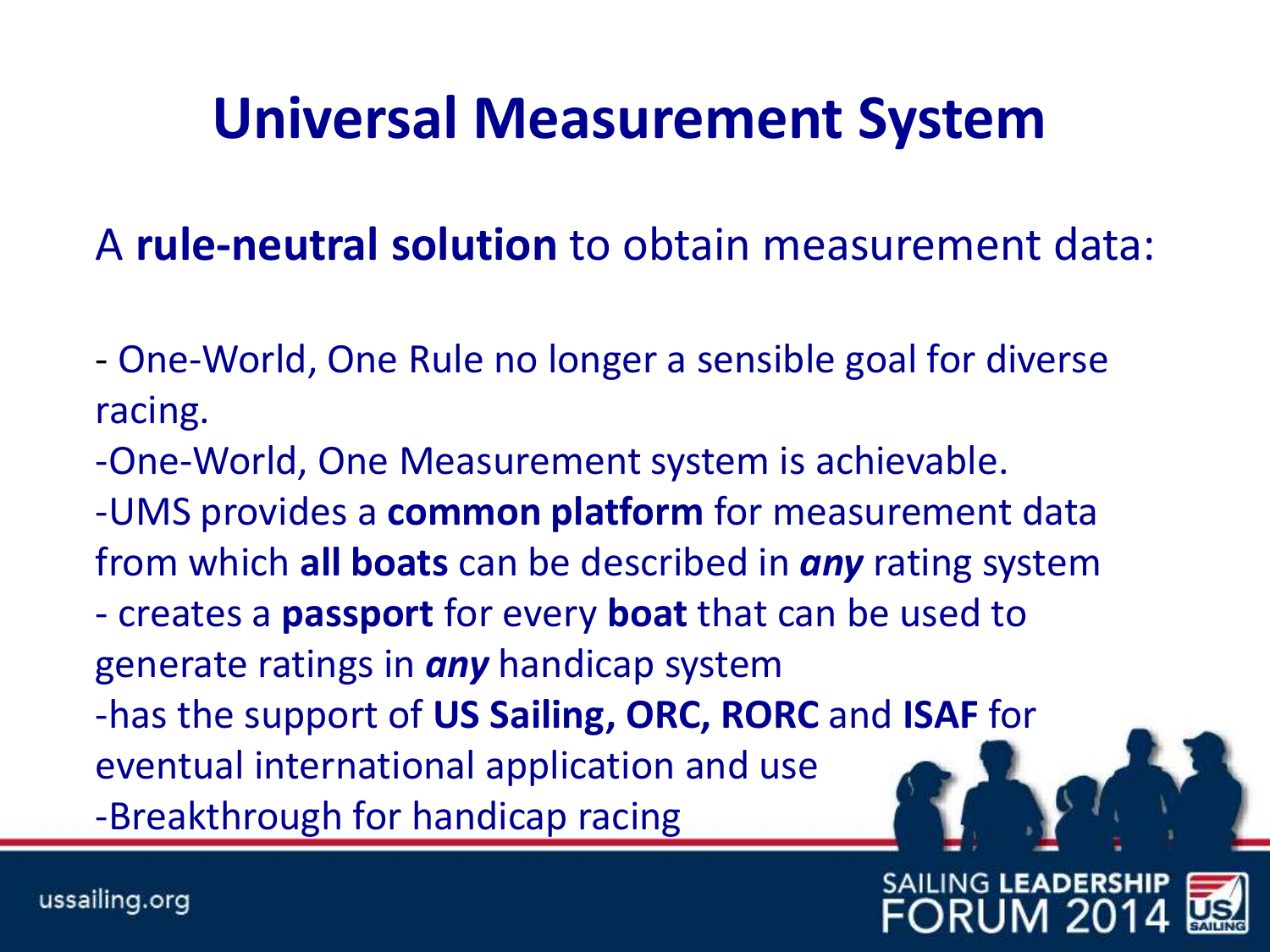#### **Keel failure working party. Solution is NOT to make monohulls safer when inverted. Instead, keep keels attached.**



- *72 keel failure incidents studied since 1984*

- *33% were failures of welded fins*
- *25% related to internal hull structural failures*
- *24 fatalities suffered*



ussailing.org